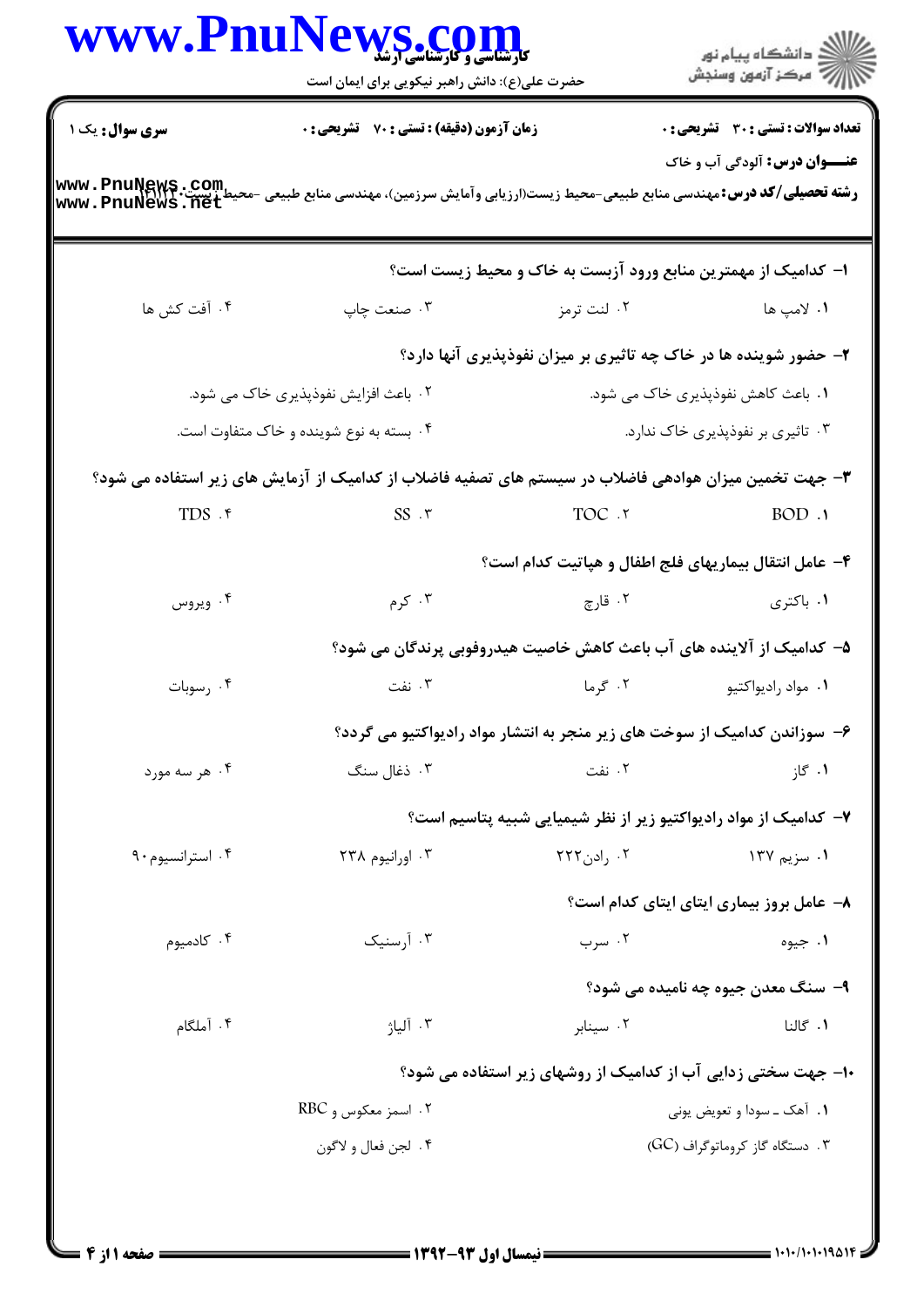|                        | www.PnuNews.com                                                                                    |                              |                                                                                 |
|------------------------|----------------------------------------------------------------------------------------------------|------------------------------|---------------------------------------------------------------------------------|
|                        | حضرت علی(ع): دانش راهبر نیکویی برای ایمان است                                                      |                              |                                                                                 |
| <b>سری سوال : ۱ یک</b> | زمان آزمون (دقیقه) : تستی : 70 ٪ تشریحی : 0                                                        |                              | <b>تعداد سوالات : تستی : 30 - تشریحی : 0</b>                                    |
| www.PnuNews.com        |                                                                                                    |                              | <b>عنـــوان درس:</b> آلودگی آب و خاک                                            |
| www.PnuNews.net        | <b>رشته تحصیلی/کد درس:</b> مهندسی منابع طبیعی-محیط زیست(ارزیابی وآمایش سرزمین)، مهندسی منابع طبیعی |                              |                                                                                 |
|                        |                                                                                                    |                              | 11− THMs (تری هالومتان ها) چه ترکیباتی هستند؟                                   |
|                        |                                                                                                    |                              | ۰۱ ترکیباتی که ممکن است در فرآیند کلرزنی در آب به وجود آید.                     |
|                        |                                                                                                    |                              | ۰۲ خانواده ای از علف کش ها که برای گیاهان آبزی کاربرد دارد.                     |
|                        |                                                                                                    |                              | ۰۳ ترکیبات آلی فرار موجود در هوا                                                |
|                        |                                                                                                    |                              | ۰۴ خانواده ای از حشره کش ها                                                     |
|                        |                                                                                                    |                              | ۱۲– هدف از تصفیه اولیه (مکانیکی) فاضلاب کدام است؟                               |
|                        | ۰۲ حذف مواد جامد معلق                                                                              |                              | ۰۱ حذف مواد آلی                                                                 |
|                        | ۰۴ حذف فسفر از فاضلاب                                                                              |                              | $BOD$ کاهش BOD .                                                                |
|                        | ۱۳- حذف مواد معدنی محلول، فسفر و ازت از فاضلاب در کدام مرحله از مراحل تصفیه صورت می گیرد؟          |                              |                                                                                 |
| ۰۴ تصفيه بيولوژيكي     | ۰۳ تصفيه پيشرفته                                                                                   | ۰۲ تصفيه ثانويه              | ٠١. تصفيه اوليه                                                                 |
|                        |                                                                                                    |                              | ۱۴- صافی های چکنده و لجن فعال از روش های کدامیک از مراحل تصفیه فاضلاب است؟      |
| ۴. تصفیه فیزیکی        | ۰۳ تصفیه شیمیایی                                                                                   | ۰۲ تصفيه ثانويه              | ٠١ تصفيه اوليه                                                                  |
|                        |                                                                                                    |                              | ه ا− زمان لازم جهت انجام آزمایش BOD چقدر است؟                                   |
| ۰۴ ۵ روز               | ۰۳ ۱۵ روز                                                                                          | ۰۲ هساعت                     | ۰۱ ۲۴ ساعت                                                                      |
|                        |                                                                                                    |                              | ۱۶- جهت آنالیز فیزیکی زباله در شهرهای بزرگ چه تعداد نمونه گیری در سال نیاز است؟ |
| ۰۴ ۲۴ بار              | $,$ ۲۰۲ با $\cdot$                                                                                 | ۰۲ - ۴ _ ۶ بار $\mathcal{S}$ | ۰۱ $Y - Y$ بار                                                                  |
|                        |                                                                                                    |                              | ۱۷– عامل بروز کدامیک از بیماریهای زیر مدفوع آلوده سگ است؟                       |
| ۰۴ سالمونلا            | ۰۳ توکسوپلاسما                                                                                     | ۰۲ بروسلوز                   | ۰۱ کیست هیداتیک                                                                 |
|                        |                                                                                                    |                              | ۱۸– کدامیک از موارد زیر پرهزینه ترین مرحله در مدیریت مواد زائد جامد است؟        |
| ۰۲ جمع آوري زباله      |                                                                                                    |                              | ۰۱ اجرای برنامه های کاهش از مبدا                                                |
|                        | ۰۴ دفن زباله                                                                                       |                              | ۰۳ تفکیک در مبدا تولید                                                          |
|                        |                                                                                                    |                              | ۱۹- جهت کنترل بو در مراکز دفن زباله از کدام ترکیب استفاده می شود؟               |
|                        | ۰۲ اورتو دی کلروبنزن                                                                               |                              | ۰۱ هیدروژن دی کرومات                                                            |
|                        | ۰۴ الکیل فنوکسی پلی اتیلن                                                                          |                              | ٠٣ الكيل بنزن سولفونات                                                          |
|                        |                                                                                                    |                              |                                                                                 |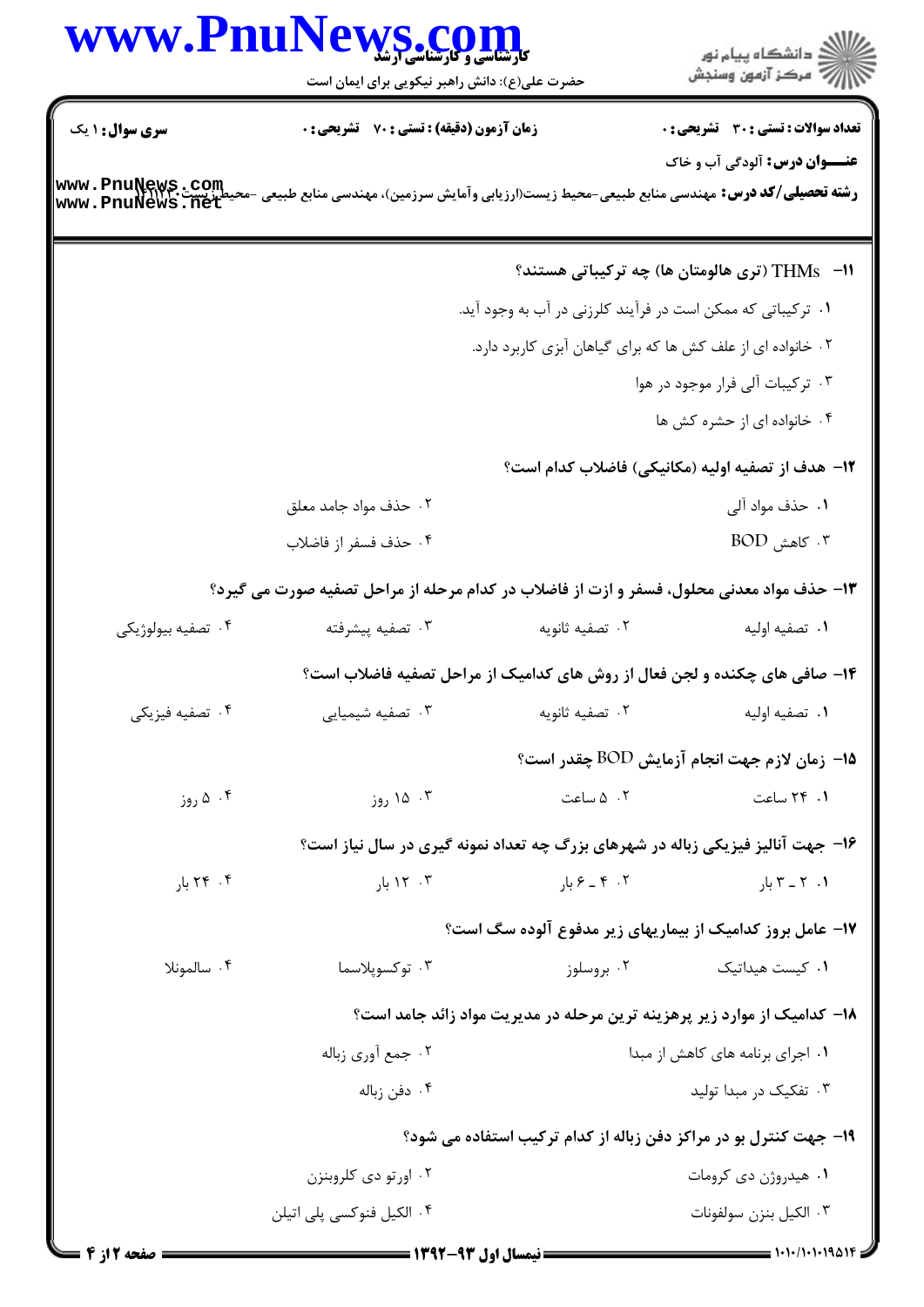| WWW.PnuNews.com                                 | حضرت علی(ع): دانش راهبر نیکویی برای ایمان است       |                                                                                                                    | الان دانشگاه پيام نور<br>الان مرکز آزمون وسنجش |
|-------------------------------------------------|-----------------------------------------------------|--------------------------------------------------------------------------------------------------------------------|------------------------------------------------|
| <b>سری سوال : ۱ یک</b>                          | زمان آزمون (دقیقه) : تستی : 70 گشریحی : 0           |                                                                                                                    | تعداد سوالات : تستي : 30 - تشريحي : 0          |
| www.PnuNews.com<br>www.PnuNews.net              |                                                     | <b>رشته تحصیلی/کد درس:</b> مهندسی منابع طبیعی-محیط زیست(ارزیابی وآمایش سرزمین)، مهندسی منابع طبیعی -م <del>ه</del> | <b>عنـــوان درس:</b> آلودگی آب و خاک           |
|                                                 |                                                     | +۲- کدام گاز ناشی از تجزیه زباله، در قسمت های زیرین محل دفن بهداشتی متراکم می شود و چه تاثیری بر کیفیت آبهای زیر   | زمینی دارد؟                                    |
| ۰۲ سولفید هیدروژن ـ ایجاد بو و طعم نامطبوع      |                                                     | ۰۱ آمونیاک ـ افزایش اسیدیته و قلیائیت                                                                              |                                                |
| ۰۴ دی اکسید کربن ـ افزایش مواد معدنی و سختی     |                                                     |                                                                                                                    | ۰۳ متان ـ افزايش ميزان قليائيت                 |
|                                                 |                                                     | <b>۲۱</b> – اولین کارخانه کود کمپوست در ایران در کدام شهر و در چه سالی تاسیس شد؟                                   |                                                |
| ۰۴ مشهد ـ ۱۳۵۱                                  | ۰۳ همدان ـ ۱۳۶۰                                     | ۰۲ اصفهان ــ ۱۳۴۸                                                                                                  | ۰۱ تهران ـ ۱۳۴۱                                |
|                                                 |                                                     | ۲۲- عامل اصلی حذف تخم مگس، عوامل بیماری زا و بذر علف های هرز در فرآیند تولید کمپوست کدام است؟                      |                                                |
|                                                 | ۰۲ ازدیاد درجه حرارت در اثر فعالیت باکتریها         |                                                                                                                    | ۰۱ تولید اسیدهای آلی و کاهش PH                 |
|                                                 | ۰۴ تنها راه حذف عوامل فوق استفاده از اشعه گاما است. |                                                                                                                    | ۰۳ تصعید آمونیاک و افت ازت                     |
|                                                 |                                                     | <b>۲۳</b> – کدامیک از موارد زیر عامل اصلی گرمایش کره زمین است؟                                                     |                                                |
|                                                 | ۰۲ فعالیت های آتشفشانی                              |                                                                                                                    | ۰۱ ازدیاد ذرات معلق در اتمسفر                  |
|                                                 | ۰۴ سوراخ شدن لايه ازن                               |                                                                                                                    | ۰۳ ازدیاد گازهای گلخانه ای در جو               |
|                                                 |                                                     | ۲۴– حضور ازن در کدامیک از لایه های جو به عنوان آلاینده محسوب می شود؟                                               |                                                |
| ۰۴ اگزوسفر                                      | ۰۳ مزوسفر                                           | ۰۲ استراتوسفر                                                                                                      | ۰۱ تروپوسفر                                    |
|                                                 |                                                     |                                                                                                                    | ۲۵- عامل اصلی تخریب لایه ازن کدام است؟         |
|                                                 | ٠٢ تترا اتيل سرب                                    |                                                                                                                    | ٠١. پراکسي استيل نيترات                        |
|                                                 | ۰۴ کلروفلوروکربن                                    |                                                                                                                    | ۰۳ هیدروکربن های آروماتیک                      |
|                                                 |                                                     | ۲۶- دفتر لایه ازن در ایران در چه سالی و با همکاری کدام ارگانها تاسیس شده است؟                                      |                                                |
| ۰۲ ۱۳۶۳ ـ سازمان حفاظت محیط زیست و وزارت بهداشت |                                                     | ۰۱ ۱۳۷۳ ـ سازمان محیط زیست و برنامه عمران ملل متحد                                                                 |                                                |
| ۰۴ ۱۳۶۹ ـ سازمان حفاظت محیط زیست و وزارت کشور   |                                                     | ۰۳ ـ ۱۳۷۹ ـ سازمان حفاظت محیط زیست و وزارت نیرو                                                                    |                                                |
|                                                 |                                                     |                                                                                                                    | <b>37- عامل بروز بیماری رینا کدام است</b> ؟    |
| ۰۴ آلودگی صوت                                   | ۰۳ آلودگی آب                                        | ۰۲ آلودگی خاک                                                                                                      | ۰۱ آلودگی هوا                                  |
|                                                 |                                                     |                                                                                                                    |                                                |
|                                                 |                                                     |                                                                                                                    |                                                |
|                                                 |                                                     |                                                                                                                    |                                                |